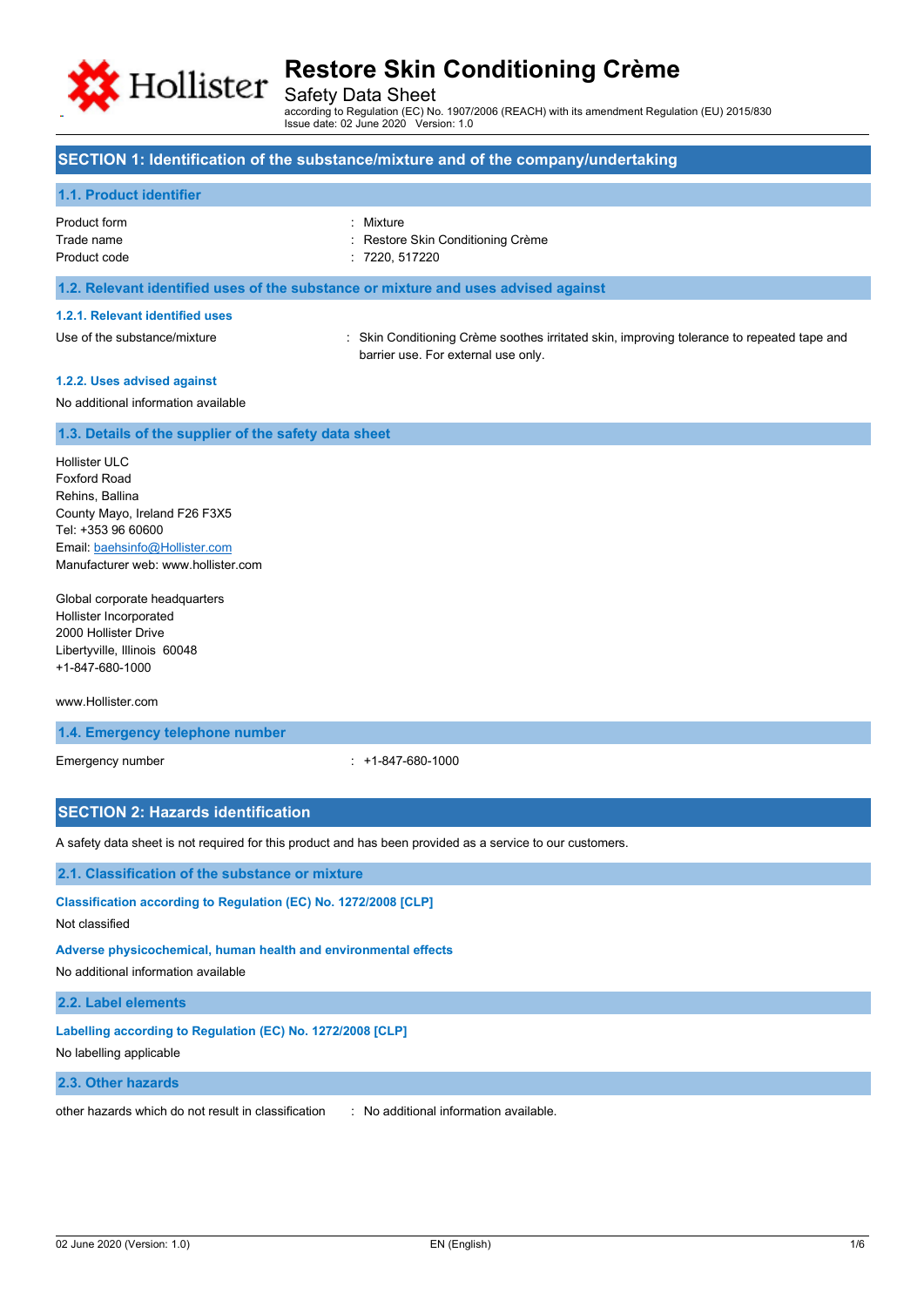Safety Data Sheet according to Regulation (EC) No. 1907/2006 (REACH) with its amendment Regulation (EU) 2015/830

## **SECTION 3: Composition/information on ingredients**

## **3.1. Substances**

## Not applicable

**3.2. Mixtures**

This mixture does not contain any substances to be mentioned according to the criteria of section 3.2 of REACH Annex II

| <b>SECTION 4: First aid measures</b>                             |                                                                                                                                                                                                                                       |
|------------------------------------------------------------------|---------------------------------------------------------------------------------------------------------------------------------------------------------------------------------------------------------------------------------------|
| 4.1. Description of first aid measures                           |                                                                                                                                                                                                                                       |
| First-aid measures after inhalation                              | : Not expected to present a significant inhalation hazard under anticipated conditions of<br>normal use. Remove person to fresh air and keep comfortable for breathing. Obtain medical<br>attention if breathing difficulty persists. |
| First-aid measures after skin contact                            | : Not expected to present a significant skin hazard under anticipated conditions of normal<br>use. Rinse with plenty of water. Get medical advice if skin irritation persists.                                                        |
| First-aid measures after eye contact                             | : Not expected to present a significant eye contact hazard under anticipated conditions of<br>normal use. Rinse with plenty of water. If eye irritation persists: Get medical advice and<br>attention.                                |
| First-aid measures after ingestion                               | : Not expected to present a significant ingestion hazard under anticipated conditions of<br>normal use. In all cases of doubt, or when symptoms persist, seek medical attention.                                                      |
| 4.2. Most important symptoms and effects, both acute and delayed |                                                                                                                                                                                                                                       |
| Symptoms/effects<br>Symptoms/effects after eye contact           | : Not expected to present a significant hazard under anticipated conditions of normal use.<br>: May cause slight temporary irritation.                                                                                                |
|                                                                  | 4.3. Indication of any immediate medical attention and special treatment needed                                                                                                                                                       |

Treat symptomatically.

| <b>SECTION 5: Firefighting measures</b>                            |                                                                                                                                          |  |  |
|--------------------------------------------------------------------|------------------------------------------------------------------------------------------------------------------------------------------|--|--|
| 5.1. Extinguishing media                                           |                                                                                                                                          |  |  |
| Suitable extinguishing media<br>Unsuitable extinguishing media     | : Use extinguishing media appropriate for surrounding fire.<br>: None known.                                                             |  |  |
| 5.2. Special hazards arising from the substance or mixture         |                                                                                                                                          |  |  |
| Fire hazard<br><b>Explosion hazard</b>                             | : The product is not flammable.<br>None under normal use.<br>۰.                                                                          |  |  |
| 5.3. Advice for firefighters                                       |                                                                                                                                          |  |  |
| Firefighting instructions<br>Protective equipment for firefighters | : Fight fire with normal precautions from a reasonable distance.<br>Do not attempt to take action without suitable protective equipment. |  |  |

| <b>SECTION 6: Accidental release measures</b> |                                                                          |  |
|-----------------------------------------------|--------------------------------------------------------------------------|--|
|                                               | 6.1. Personal precautions, protective equipment and emergency procedures |  |
| 6.1.1. For non-emergency personnel            |                                                                          |  |
| Emergency procedures                          | : No additional risk management measures required.                       |  |
| 6.1.2. For emergency responders               |                                                                          |  |
| Emergency procedures                          | : No additional risk management measures required.                       |  |
| <b>6.2. Environmental precautions</b>         |                                                                          |  |
| Avoid release to the environment.             |                                                                          |  |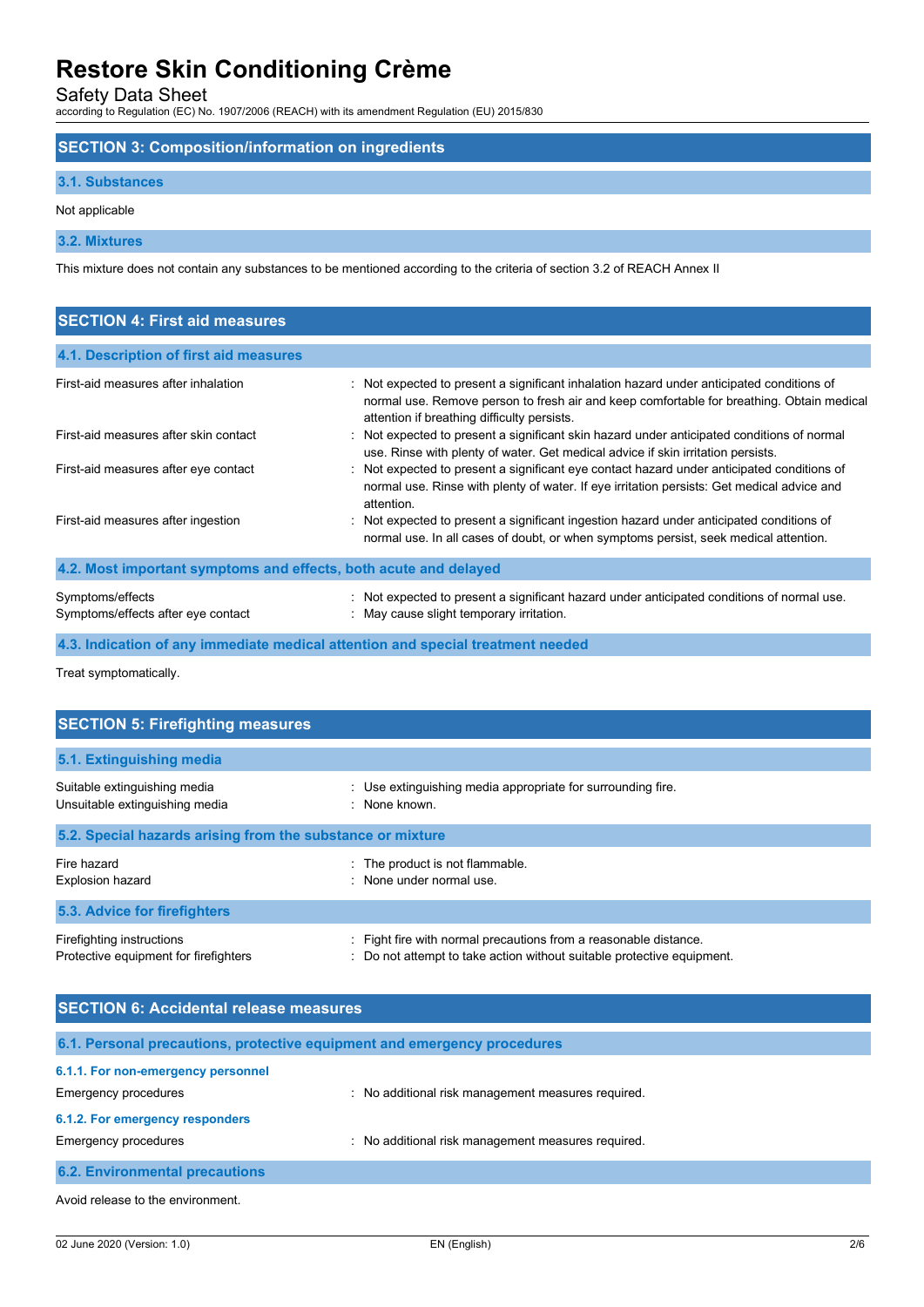Safety Data Sheet according to Regulation (EC) No. 1907/2006 (REACH) with its amendment Regulation (EU) 2015/830

| 6.3. Methods and material for containment and cleaning up |                                                                             |  |
|-----------------------------------------------------------|-----------------------------------------------------------------------------|--|
| Methods for cleaning up                                   | : Wipe up with absorbent material (for example cloth).                      |  |
| Other information                                         | . For disposal of residues refer to section 13 : "Disposal considerations". |  |

## **6.4. Reference to other sections**

For further information refer to section 8: "Exposure controls/personal protection". For disposal of residues refer to section 13 : "Disposal considerations".

| <b>SECTION 7: Handling and storage</b>                            |                                                                                                                              |
|-------------------------------------------------------------------|------------------------------------------------------------------------------------------------------------------------------|
| 7.1. Precautions for safe handling                                |                                                                                                                              |
| Precautions for safe handling<br>Hygiene measures                 | : No special handling advices are necessary.<br>: Use good personal hygiene practices. Wash hands thoroughly after handling. |
| 7.2. Conditions for safe storage, including any incompatibilities |                                                                                                                              |
| Storage conditions<br>Incompatible materials                      | $:$ Keep cool.<br>· None known                                                                                               |

**7.3. Specific end use(s)**

See Heading 1.

## **SECTION 8: Exposure controls/personal protection**

## **8.1. Control parameters**

| Stearic acid (57-11-4)                            |                                                                                                                    |
|---------------------------------------------------|--------------------------------------------------------------------------------------------------------------------|
| <b>USA - ACGIH - Occupational Exposure Limits</b> |                                                                                                                    |
| Local name                                        | Stearic acid                                                                                                       |
| $ACGIH TWA$ (mg/m <sup>3</sup> )                  | 10 mg/m <sup>3</sup> (I - Inhalable particulate matter)<br>3 mg/m <sup>3</sup> (R - Respirable particulate matter) |
| Remark (ACGIH)                                    | TLV® Basis: LRT irr. Notations: A4 (Not classifiable as a Human Carcinogen)                                        |
| Regulatory reference                              | ACGIH 2020                                                                                                         |

| Triethanolamine (102-71-6)                        |                                       |  |
|---------------------------------------------------|---------------------------------------|--|
| <b>Ireland - Occupational Exposure Limits</b>     |                                       |  |
| Local name                                        | Triethanolamine                       |  |
| OEL (8 hours ref) (mg/m <sup>3</sup> )            | 5 mg/m <sup>3</sup>                   |  |
| Regulatory reference                              | Chemical Agents Code of Practice 2020 |  |
| <b>USA - ACGIH - Occupational Exposure Limits</b> |                                       |  |
| Local name                                        | Triethanolamine                       |  |
| ACGIH TWA (mg/m <sup>3</sup> )                    | 5 mg/ $m3$                            |  |
| Remark (ACGIH)                                    | TLV® Basis: Eye & skin irr            |  |
| Regulatory reference                              | ACGIH 2020                            |  |

## **8.2. Exposure controls**

### **Appropriate engineering controls:**

None under normal use.

**Personal protective equipment:**

Not required for normal conditions of use.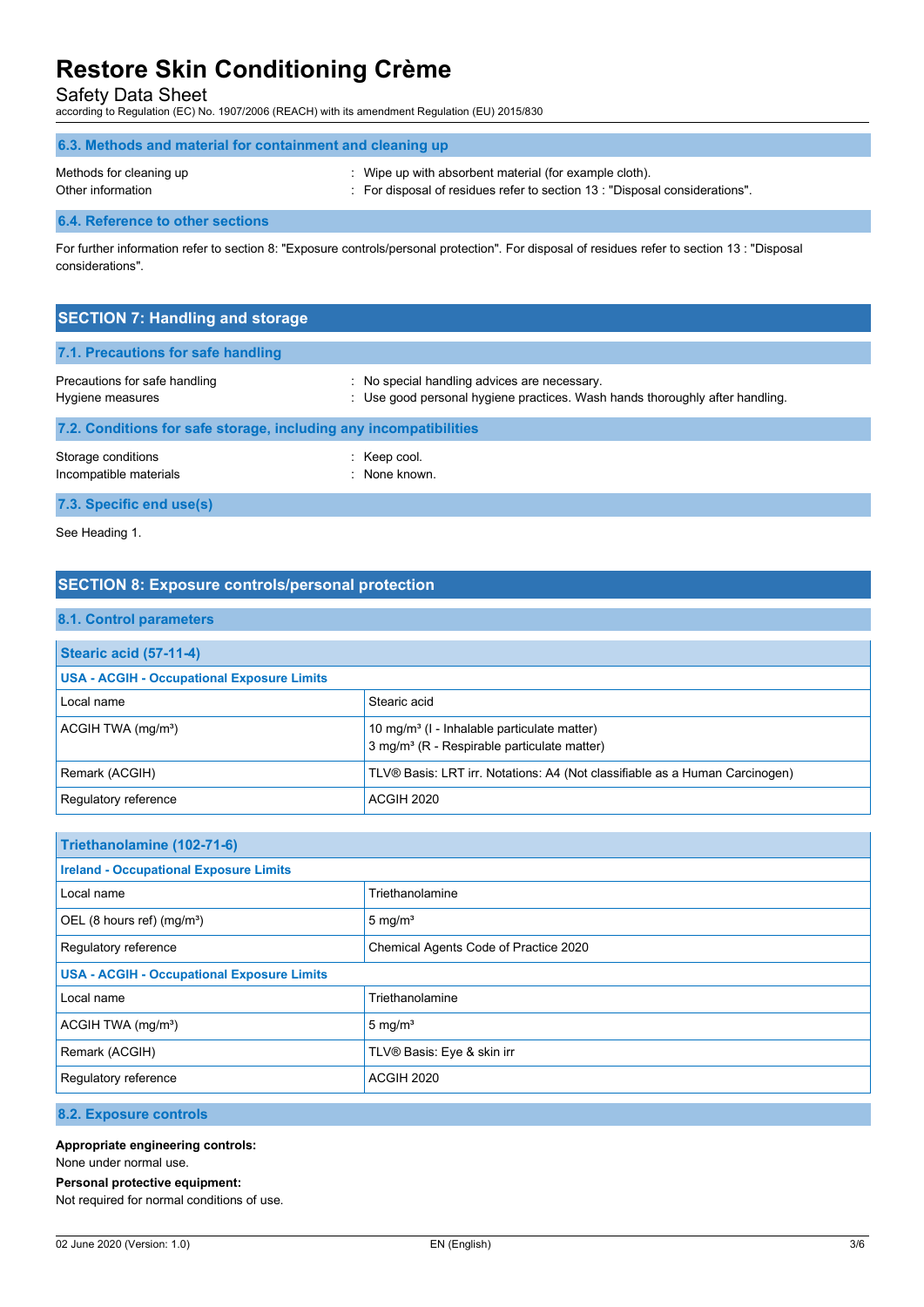Safety Data Sheet

according to Regulation (EC) No. 1907/2006 (REACH) with its amendment Regulation (EU) 2015/830

## **Eye protection:**

If there is a risk of eye contact: Use suitable eye protection

| <b>SECTION 9: Physical and chemical properties</b>                                                                                                                                                                                                                                                  |                                                                                                                                                                                                                                                                                                   |  |
|-----------------------------------------------------------------------------------------------------------------------------------------------------------------------------------------------------------------------------------------------------------------------------------------------------|---------------------------------------------------------------------------------------------------------------------------------------------------------------------------------------------------------------------------------------------------------------------------------------------------|--|
| 9.1. Information on basic physical and chemical properties                                                                                                                                                                                                                                          |                                                                                                                                                                                                                                                                                                   |  |
| Physical state<br>Appearance<br>Colour<br>Odour<br>Odour threshold<br>pH<br>Relative evaporation rate (butylacetate=1)<br>Melting point<br>Freezing point<br>Boiling point<br>Flash point<br>Auto-ignition temperature<br>Decomposition temperature<br>Flammability (solid, gas)<br>Vapour pressure | Liquid<br>whitish.<br>Cream.<br>Slight.<br>No data available<br>No data available<br>No data available<br>No data available<br>No data available<br>No data available<br>۰.<br>$> 99 °C$ ( $> 210 °F$ )<br>No data available<br>۰.<br>No data available<br>No data available<br>No data available |  |
| Relative vapour density at 20 °C<br>Relative density<br>Solubility<br>Partition coefficient n-octanol/water (Log Pow)<br>Viscosity, kinematic<br>Viscosity, dynamic<br><b>Explosive properties</b><br>Oxidising properties<br><b>Explosive limits</b>                                               | No data available<br>No data available<br>No data available<br>No data available<br>No data available<br>No data available<br>No data available<br>No data available<br>No data available                                                                                                         |  |

#### **9.2. Other information**

No additional information available

# **SECTION 10: Stability and reactivity**

## **10.1. Reactivity**

The product is non-reactive under normal conditions of use, storage and transport.

**10.2. Chemical stability**

Stable under normal conditions.

**10.3. Possibility of hazardous reactions**

Hazardous polymerization will not occur.

**10.4. Conditions to avoid**

None under recommended storage and handling conditions (see section 7).

**10.5. Incompatible materials**

None known.

**10.6. Hazardous decomposition products**

No hazardous decomposition products known at room temperature.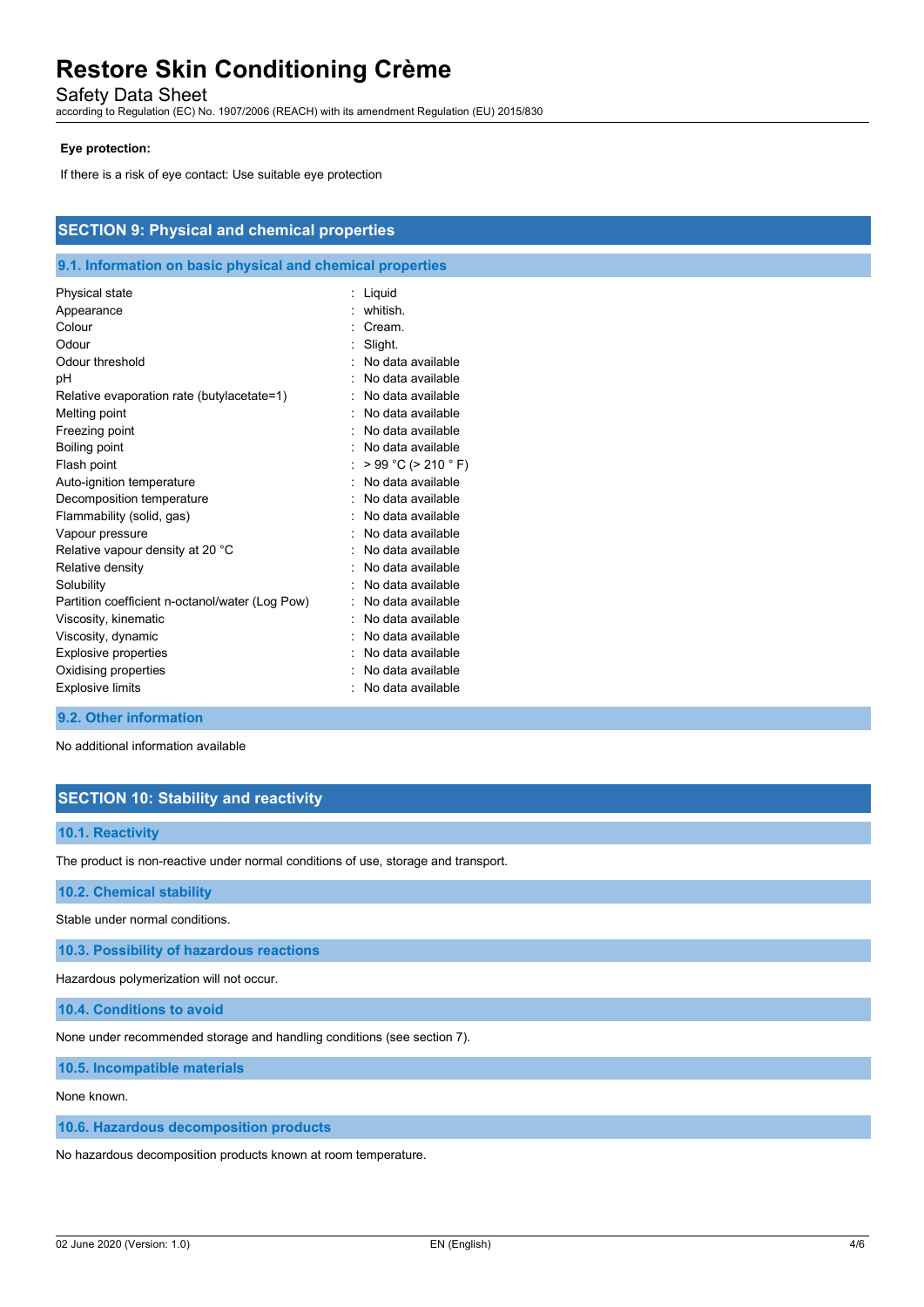Safety Data Sheet according to Regulation (EC) No. 1907/2006 (REACH) with its amendment Regulation (EU) 2015/830

# **SECTION 11: Toxicological information**

| 11.1. Information on toxicological effects |                                                                                     |
|--------------------------------------------|-------------------------------------------------------------------------------------|
| Acute toxicity (oral)                      | : Not classified (On basis of test data)                                            |
| Acute toxicity (dermal)                    | : Not classified (Based on available data, the classification criteria are not met) |
| Acute toxicity (inhalation)                | : Not classified (Based on available data, the classification criteria are not met) |
| Additional information                     | : Not classified as acute orally toxic, on the basis of test data                   |

| <b>Restore Skin Conditioning Crème</b> |    |                                                                                   |
|----------------------------------------|----|-----------------------------------------------------------------------------------|
| LD50 oral rat                          |    | > 5000 mg/kg                                                                      |
| Skin corrosion/irritation              |    | Not classified (On basis of test data)                                            |
| Additional information                 |    | : Not classified as skin corrosive or irritating, on the basis of test data       |
| Serious eye damage/irritation          |    | Not classified (On basis of test data)                                            |
| Additional information                 | t. | Not classified as eye corrosive or irritating, on the basis of test data          |
| Respiratory or skin sensitisation      |    | Not classified (On basis of test data)                                            |
| Additional information                 |    | Not classified as skin sensitizer, on the basis of test data                      |
| Germ cell mutagenicity                 |    | Not classified (Based on available data, the classification criteria are not met) |
| Carcinogenicity                        |    | Not classified (Based on available data, the classification criteria are not met) |
| Reproductive toxicity                  |    | Not classified (Based on available data, the classification criteria are not met) |
| STOT-single exposure                   |    | Not classified (Based on available data, the classification criteria are not met) |
| STOT-repeated exposure                 |    | Not classified (Based on available data, the classification criteria are not met) |
| Aspiration hazard                      |    | Not classified (Based on available data, the classification criteria are not met) |
| Other information                      |    | Likely routes of exposure: ingestion, inhalation, skin and eye.                   |

# **SECTION 12: Ecological information**

| 12.1. Toxicity                                                                                                                                   |                                                                                                                                                                                                                                                  |
|--------------------------------------------------------------------------------------------------------------------------------------------------|--------------------------------------------------------------------------------------------------------------------------------------------------------------------------------------------------------------------------------------------------|
| Ecology - general<br>Hazardous to the aquatic environment, short-term<br>(acute)<br>Hazardous to the aquatic environment, long-term<br>(chronic) | This material has not been tested for environmental effects.<br>۰<br>Not classified (Based on available data, the classification criteria are not met)<br>Not classified (Based on available data, the classification criteria are not met)<br>÷ |
| 12.2. Persistence and degradability                                                                                                              |                                                                                                                                                                                                                                                  |
| No additional information available                                                                                                              |                                                                                                                                                                                                                                                  |
| 12.3. Bioaccumulative potential                                                                                                                  |                                                                                                                                                                                                                                                  |
| No additional information available                                                                                                              |                                                                                                                                                                                                                                                  |
| 12.4. Mobility in soil                                                                                                                           |                                                                                                                                                                                                                                                  |
| No additional information available                                                                                                              |                                                                                                                                                                                                                                                  |
| 12.5. Results of PBT and vPvB assessment                                                                                                         |                                                                                                                                                                                                                                                  |
| No additional information available                                                                                                              |                                                                                                                                                                                                                                                  |
| 12.6. Other adverse effects                                                                                                                      |                                                                                                                                                                                                                                                  |
| No additional information available                                                                                                              |                                                                                                                                                                                                                                                  |
| <b>SECTION 13: Disposal considerations</b>                                                                                                       |                                                                                                                                                                                                                                                  |

Product/Packaging disposal recommendations : Dispose of in accordance with relevant local regulations.